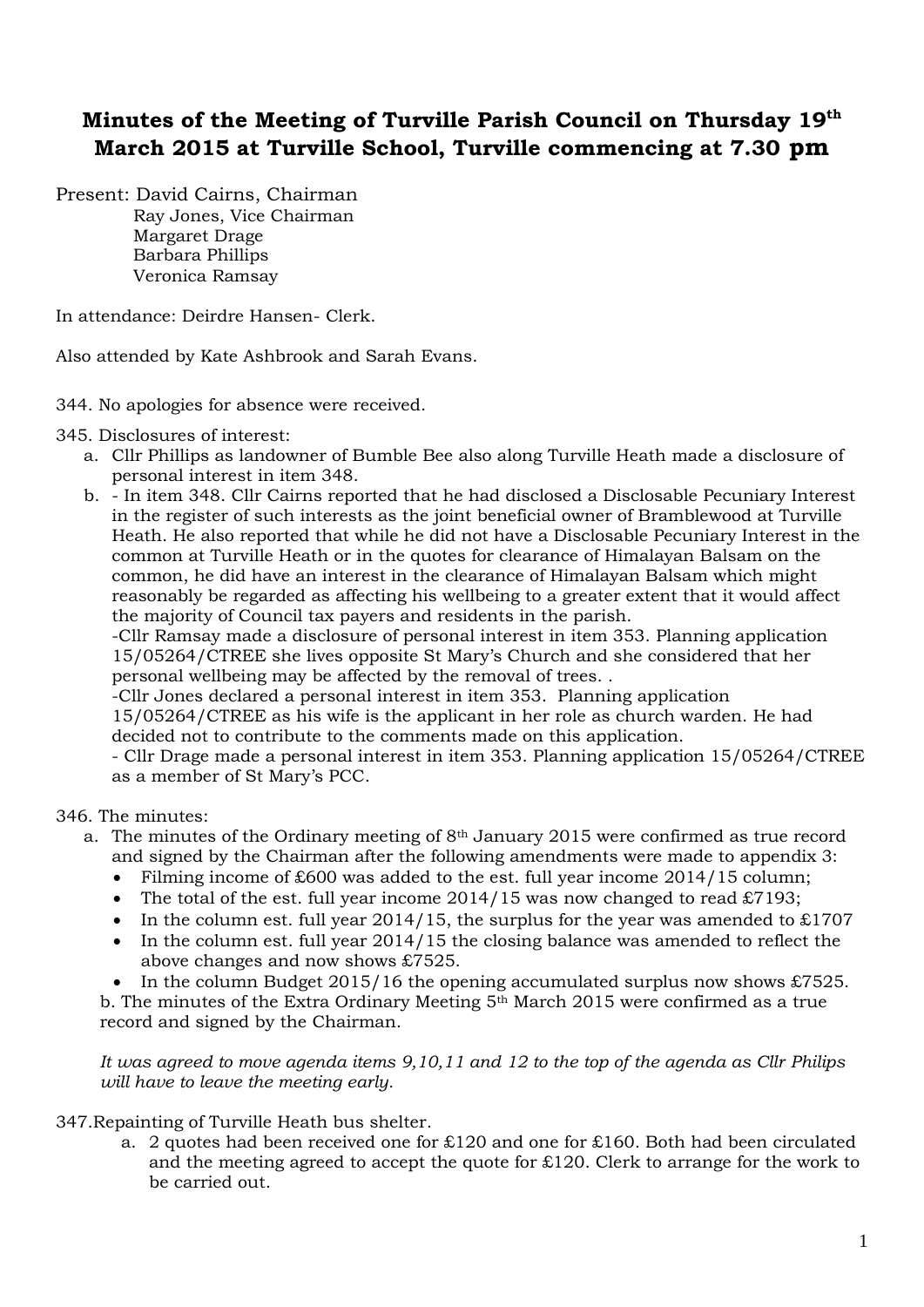348.Eradicating Himalayan Balsam on Turville Heath.

The Chairman explained that the information included in the agenda for item 10 was significantly incorrect and that the councillors had been advised prior to the meeting of the corrections.

The correct quotes are as follows:

- Quote1:  $\overline{\text{\textsterling}}3000$  plus Vat p.a. for 3 years, a total of £9,000 plus Vat over 3 years. The reference to a landowner contribution of £1500 should be deleted.
- Quote 2: £3500-£4200 p.a. for 3 years, no Vat, a minimum total for £10500, a maximum of £12600 (no Vat) for the 3 year project. The initial cost for the clearance of branches, £2250-£2700 should be deleted.
- Quote 3: £2100 plus Vat for the first year, later years depending upon the success of the first year.

The Chairman explained that the PC is able to recover input Vat, so the Vat element of any costing is only relevant in terms of cash flow, not cost.

He also explained that quote 3 is a year old and has not been checked with the contractor. Furthermore, it involves the use of herbicide which although recommended by the Chilterns Conservation Board is not supported by the landowner nor by several residents. Quote 3 had been obtained in the context of a wider community led project in which the spraying would be part of a larger project with extensive involvement of local residents and other parties. The PC agreed not to consider quote 3 as it was a year old, had not been checked with the supplier and used herbicides to clear the plants which is not supported by the landowners and some residents.

Cllr Philips had obtained quotes 1 and 2, and had circulated the quotes and clarifications prior to the meeting. Both quotes envisaged all work to be carried out by the contractors.

Both quotes cover a three year period and the total costs are £9,000 and £10,500-£12,600 respectively.

The Chairman had spoken to the one of the landowners of the common, who had confirmed that he would, at his expense, ensure his part of the common would be cleared of fallen branches and scrub to enable the clearance work to take place.

It was confirmed that there would, currently, be no other landowner contributions for the clearance of Himalayan Balsam on Turville Heath.

- a. The meeting discussed spending money on the project to eradicate Himalayan Balsam on Turville Heath. A resolution was proposed by Cllr Drage and seconded by Cllr Phillips for the PC to pay the full amount of work (up to £3000 p.a.) for the first two years and up to £1500 in the third year for the eradication of Himalayan Balsam on Turville Heath. The resolution was carried by a majority, Cllrs Drage, Ramsay and Phillips voting in favour with Cllrs Cairns and Jones voting against the resolution.
- b. Following the decision made under 348.a above, a resolution was proposed by Cllr Drage and seconded by Cllr Phillips to award the contract to the supplier in quote 1. The resolution was carried by a majority. Cllrs Drage, Ramsay and Phillips voting in favour, Cllr Jones voting against the proposal and Cllr Cairns abstaining.
- c. It was agreed to send a letter to the residents of Turville Heath informing them of the PC's intentions to eradicate Himalayan Balsam on Turville Heath over a three year period. The clerk would arrange for a suitable draft to be produced.

Cllr Philips left the meeting.

349.Replacing stiles with gates under the "Donate a gate" scheme run by the Chiltern Society. Papers had been circulated by Cllr Ramsay.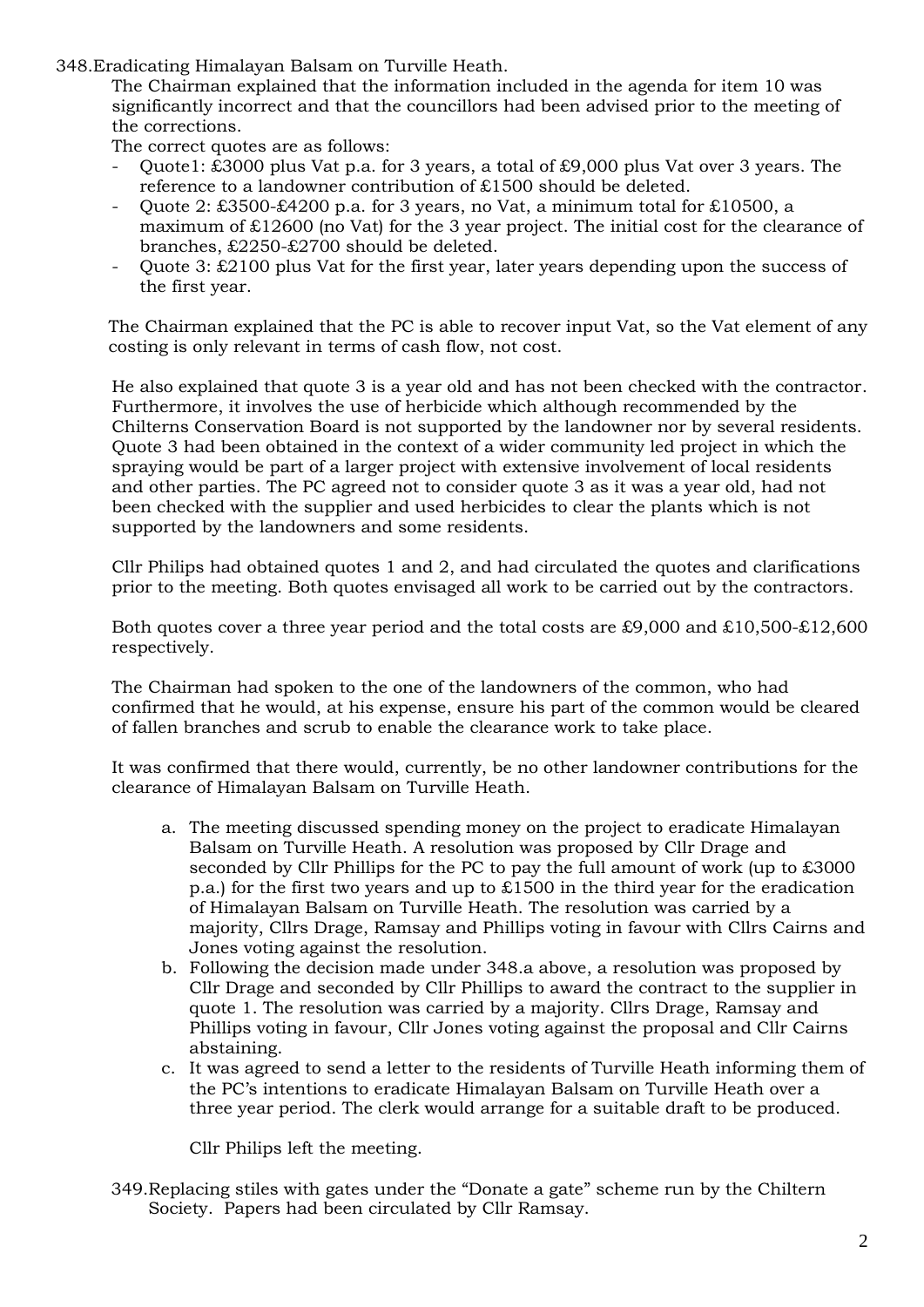- a. The meeting discussed the proposal to replace stiles with gates using the Chiltern Society's "Donate a Gate" scheme with each gate costing £250. The intention is to eventually provide a circular stile free walks linking Turville, Southend, Turville Heath and Stonor.
- b. It was proposed by Cllr Ramsay and seconded by Cllr Drage and unanimously agreed to replace 4 stiles with gates, 2 on footpath T17 starting at Summerheath, replacing the first and second stiles and 2 stiles on footpath T4 opposite the back entrance to Wormsley, replace the one on Holloway Lane and the next one up the hill at a total cost of  $£1000$ . The money to be spent in the current financial year 2014/15.
- 350.Exploring the Chilterns walks and rides leaflets published by the Chilterns Conservation Board.
	- a. The PC noted that the Chairman had agreed, in his personal capacity, to write guides to footpaths in the area for the Chilterns Conservation Board.
	- b. The Chairman reported the establishment of the Hambleden Valley Business Network by businesses in the area including several in the parish.
- 351. Matters arising:
	- a. The clerk was asked to remind the Local Area Technician of his promise to tour the parish to survey the state of the road in the spring.
- 352. Reports to be received:

a. Police: At the last speed watch event in February 3 cars were caught travelling at a speed in excess of 30mph. Local residents had commented to the Chairman, that they were very pleased the activity was taking place. Although this time it was taking place during a quiet time of day.

b. Northend- village association: Sarah Evans reported that pond clearance work has been done and will now stop for the nesting season. A review will be undertaken in spring. They intend to undertake a 5-year plan for the pond.

c. Turville- village association: no report.

- d. Chairman's report/correspondence received/local matters:
	- The Japanese knot weed at Northend was noted.
	- The requested footpath diversion at Twigside Farm, Ibstone, was noted.
	- The cycle part of the Henley Triathlon will come through Southend, Turville Heath and Northend in 6th June, but the roads will not be closed.
	- The Women's Tour of Britain will pass through Skirmett and Fingest on 21st June on closed roads.
- e. Village Hall: nothing to report.
- f. Meetings attended:
	- WDC- Fly the Flag 09/03/15 was attended by Cllr Jones and he signed the Community Covenant with the Armed Forces on behalf of the PC.
	- Act of Commemoration to celebrate WW1 was attended by Cllr Jones
	- Hambleden PC- Broadband meeting 09/03/15 was attended by Cllrs Jones and Ramsay. The lack of broadband in the valley was an agenda item. Hambleden PC would write to the Leader of BCC, Chris Rawson, Connected Counties and Charles Meakings, Head of Democratic, Legal and Policy Services at WDC. WDC is putting some money into the effort of improving broadband facilities in the Hambleden Valley. The PC discussed action Turville PC could take given that broadband connections in the parish are very poor. It was decided that a letter should be sent to the same persons that Hambleden PC had sent their letter to plus BC Cllr Teesdale, expressing its concerns about the exceptionally low broadband speeds in the parish, the negative impact this has on residents and the local community. Local residents were also encouraged to send their own letters of interest in this problem.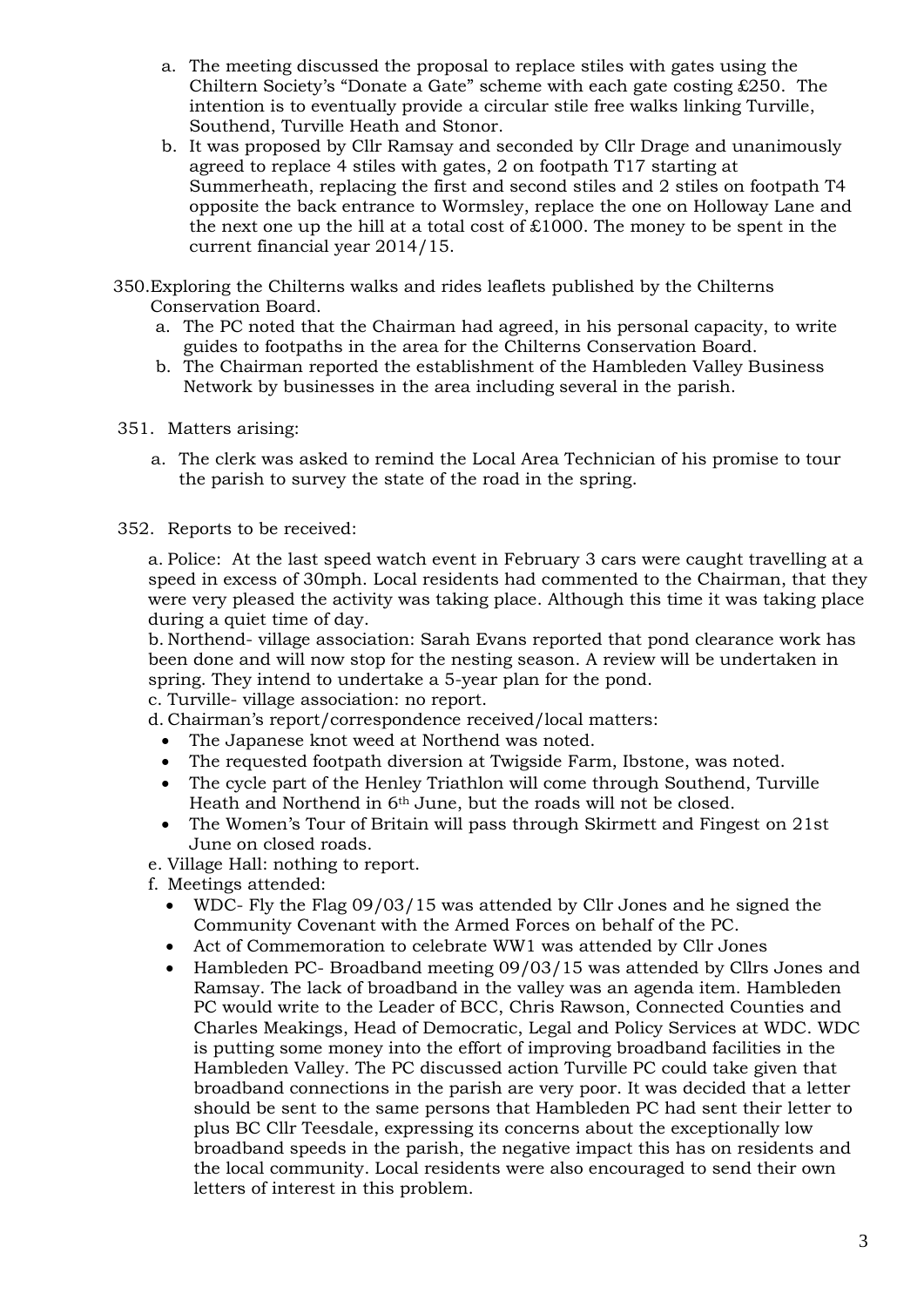• NAG 09/01/15 attended by Cllr Jones and the clerk. Speeding had been the main issue.

## 353.Planning:

- a. The reply from Alistair Nicholson, WDC Development Manager, to the PC's letters addressed to Penelope Tollitt Head of Planning and Sustainability concerning WDC inconsistencies in and process for decisions on planning applications and related matters was discussed. It was decided that the PC was not satisfied that the questions raised had been answered and it was minded to raise it to a higher level. It was agreed to advise Penelope Tollitt, Head of Planning and Sustainability of that fact, but to leave further consideration of the matter until after the election in May.
- b. WDC decisions:
	- 14/07656/CTREE Cobstone Mill Farmhouse. Various tree works. Reduce height of cherry by 4-5 meters to provide clearance from telephone wires, fell sycamore: reduce cedar, 2 Scots Pine and a spruce by 20-30%. PC no objection. WDC made a tree preservation order on four trees located in the curtilage of the property, but not on 2 others nearer the dwelling house. The property owners have appealed the WDC decision.
	- 14/08160/FUL Juniper Cottage, Northend. Householder application for erection of single storey side extension with habitable rooms in roof space. PC no objection, but wished to see the retention of boundary hedges, to maintain privacy for neighbouring properties. WDC permitted, but had not required the retention of boundary hedges.
	- 15/05019/FUL Brackendale, Northend Road, Northend. Demolition of existing dwelling and erection of a detached 4-bed dwelling with double garage. PC majority decision not to object. WDC permitted.
	- 15/05064/TPO Wheelrights, Northend. Remove the first 5 lower larger branches, crown thin by 10%, reduce branches by up to 2m and reduce height by up to 3m to silver birch T1. PC no objection. WDC permitted following amendments.
	- 15/05066/CTREE Wheelrights, Northend. Crown thinning by up to 5% and reduction of the branch length of the lowest two branches on to the east and one to the west length down to a suitable branch union leaving a branch length of approx. 2m( east branch) and 3.5m ( west branch) to birch (T2). Fell goat willow(T3). Crown reduce height by approx. 3m to cypress (T4). PC no objection. WDC decided not to make a TPO.
	- 15/05268/FUL Tumblewood, Northend Tumblewood, Northend Road, Northend. Householder application for demolition of existing dwelling, annexe and outbuildings and erection of two storey detached 5-bed dwelling with detached garage sited northwest of the dwelling. PC had objected at the EOM 05/03/15 and it was noted that WD Cllr Roger Metcalfe has asked for the application to be called to WDC planning committee if WDC were minded to permit this application
- c. New applications:
	- 15/05264/CTREE notification for tree works fell yew T1,yew T2, rowan T3, yew T6 and yew T7; pollard to previous pollard points chestnut T4,T8 and sycamore T9at St Mary's church, Turville. Cllr Jones declared an interest and did not comment. In principle the PC had no objections, but there were points raised.
	- Model Farm, Northend (SODC)P15/S0092/FUL revision of planning permission P13/S1543/FUL. Erection of two storey dwelling with residential curtilage, link to retained stable block with new pitched roof to allow plain tiles and use as ancillary to main house. PC had no comment to make. PC had not objected to previous application.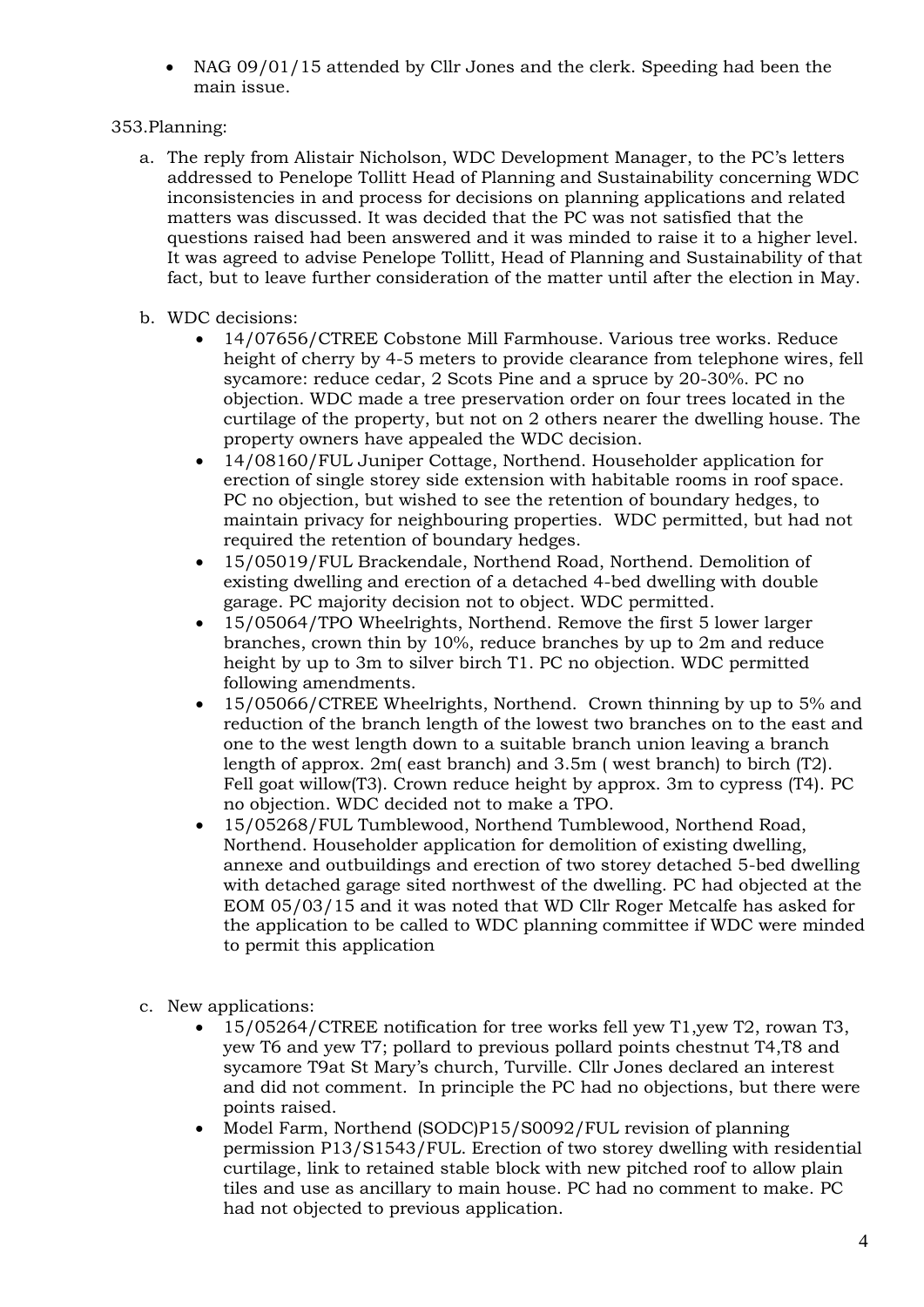- 15/05406/FUL Northend Cottage, Northend. Householder application for erection of replacement shed using existing concrete base. PC no objection.
- 354.Revised Parish Plan: the revised plan was noted.

355.Undergrounding electric cables in Turville:

a. From recent plans concerning the undergrounding of electrical cabling in Turville it has come to light that a 3m x3m switchbox will be situated next to the Chiltern Way by the entrance to the garden of Cobstone Mill Farmhouse. The work will take place in August. Savills to be notified that the Nursery School is in permanent use, action clerk. It was agreed to write to Savills and the Chilterns Conservation Board registering the PC's concerns about the proposed location of this switchbox and asking if the switch box could be situated in a more suitable location.

356.Finance:

- a. Bank balances: Lloyds 30/01/15- £ 7,808.76, Nationwide 31/12/14 £ 1,792.06
- b. Correspondence received from Henley CAB thanking PC for the £50 contribution (Jan 2015)
- c. Income/expenditure YTD and estimated full year (31/03/15) was noted.
	- Income for the year is  $\text{\pounds}7.267.27$ .
	- Estimated expenditure was noted at £ 5790.95
	- A estimated surplus for the year of  $£ 1476.32$
	- Using the estimates our closing bank balances for the year will be  $\mathcal E$  $£6097.41 + £1797.27 = £7894.68$

| Income              | Year to<br>date<br>19/03/15 | <b>Budget</b><br>2014/15 | Expenditure                 | Year to<br>date<br>19/03/15 | Est.<br><b>Full year</b> | <b>Budget</b><br>2014/15 |
|---------------------|-----------------------------|--------------------------|-----------------------------|-----------------------------|--------------------------|--------------------------|
| Precept             | 6500.00                     | 6500.00                  | Staff costs                 | 3038.05                     | 3315.80                  | 3278.00                  |
| WDC grant           | 93.27                       |                          | Admin<br>Expenses *         | 520.13                      | 520.13                   | 485.00                   |
| Filming             | 600.00                      |                          | Insurance                   | 265.00                      | 265.00                   | 360.00                   |
| Vat repayment       | 68.79                       |                          | Grass cutting               | 210.00                      | 210.00                   | 250.00                   |
| Interest            | 5.21                        |                          | Donations                   | 100.00                      | 100.00                   | 150.00                   |
|                     |                             |                          | Subscriptions               | 207.52                      | 207.52                   | 210.00                   |
|                     |                             |                          | Audit fee                   | 20.00                       | 20.00                    | 120.00                   |
|                     |                             |                          | Maintenance                 | 40.00                       | 40.00                    | 350.00                   |
|                     |                             |                          | Training                    | $\Omega$                    | $\Omega$                 | 150.00                   |
|                     |                             |                          | Turville Times              | $\Omega$                    | $\Omega$                 | 650.00                   |
|                     |                             |                          | Sundry                      | 1035.00                     | 1035.00                  | 497.00                   |
|                     |                             |                          | Vat                         | 77.50                       | 77.50                    |                          |
| <b>Total income</b> | 7267.27                     | 6500.00                  | <b>Total</b><br>expenditure | 5513.20                     | 5790.95                  | 6500.00                  |

- d. Receipt of Vat repayment 2013/14 £68.79 noted
- e. Interest received from Nationwide account £5.21 noted.
- f. Renewal of CPRE membership  $\hat{\omega}$  £36 approved
- g. Data protection registration  $\omega$  £35 approved
- h. Clerk's salary incl. working from home allowance Jan and Feb 2015 by S/O of £277.75 per month approved
- i. The following cheques were approved for payment and signed:

| <b>Cheques approved:</b> |  |
|--------------------------|--|
|                          |  |